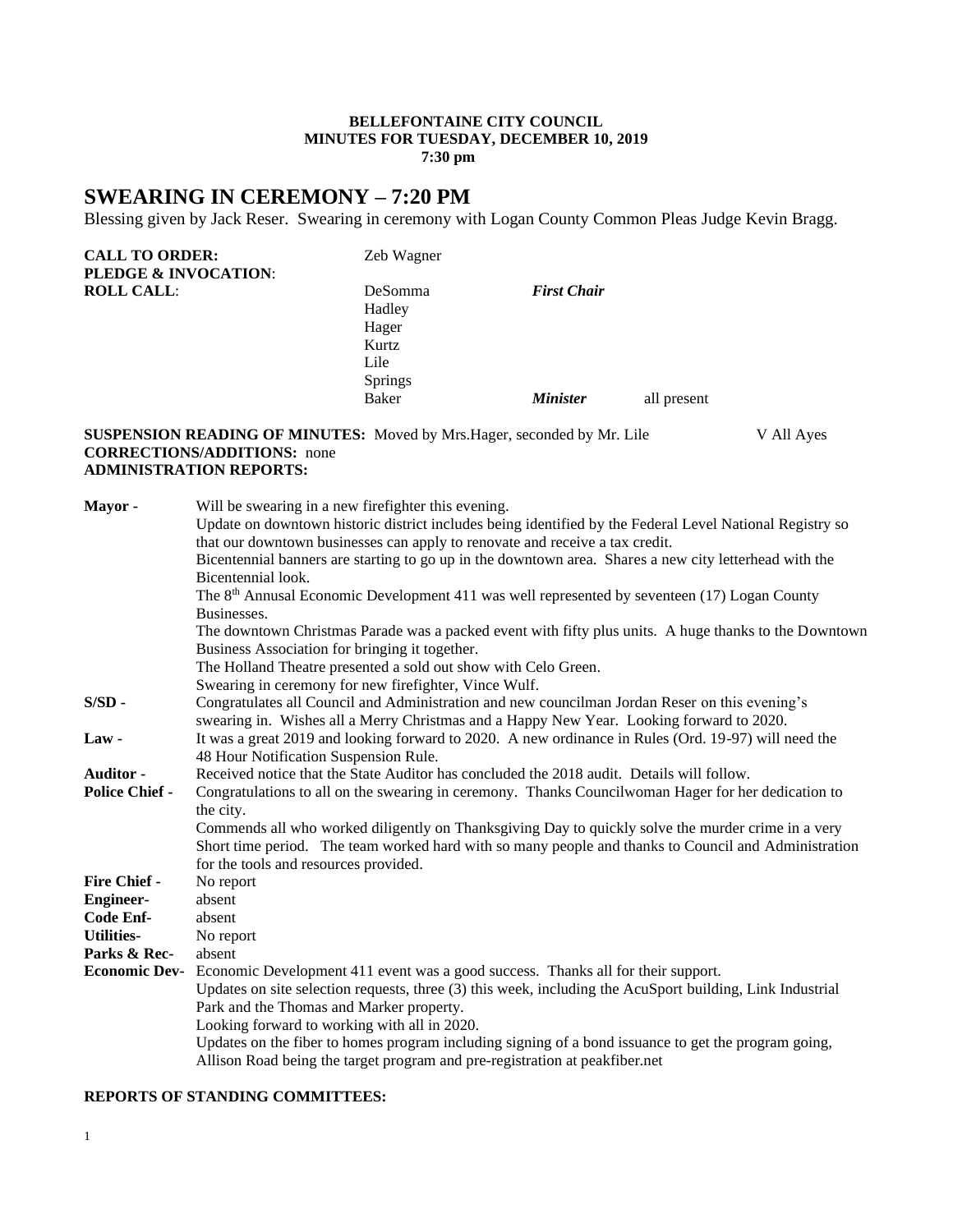| Rules -                             | Explained resolution and ordinance on the agenda |  |  |
|-------------------------------------|--------------------------------------------------|--|--|
| <b>Finance -</b>                    | Explained ordinances on the agenda               |  |  |
| Utilities -                         | Explained ordinances on the agenda               |  |  |
| Safety -                            | Explained ordinance on the agenda                |  |  |
| Streets -                           | No report                                        |  |  |
| Sidewalks, Curbs & Parks -No report |                                                  |  |  |
| Audit $-$                           | No report                                        |  |  |
|                                     |                                                  |  |  |

**COMMUNICATIONS FROM CITIZENS:** Jeremy LeVan 4968 St Rt 68, here to request gas lines on CR 179.

Gary Alexander, 321 Seminole, here to request sewer and water. President Wagner refers this to the Utility Committee.

Howard Traul, 1324 Omaha, congratulates all elected Council and Administration. Thanks Mrs. Hager for her service and hard work. Also concerning the historic downtown district, bids opened on the Carnigie Building. The building is historically significant and would like to see it stay in the public sector. He suggests that Council propose a resolution in favor of public use, such as the ODJF continuing to use it for their offices. Asks that President Wagner put this into committee. President Wagner will refer to the Rules Committee in the new year.

## **INTRODUCTION OF ORDINANCES:**

#### **1. ORDINANCES FOR 1ST READING**

19-90 A. AN ORDINANCE AUTHORIZING AND DIRECTING THE SERVICE-SAFETY DIRECTOR AND FIRE CHIEF TO EXECUTE ANY AND ALL DOCUMENTS NECESSARY TO APPLY AND ACCEPT STATE FIRE MARSHALL TRAINING REIMBURSEMENT AND DECLARING AN EMERGENCY IN THE CITY OF BELLEFONTAINE, OHIO. **FINANCE**

| $3RR-$    | Moved by Baker, seconded by Springs | V All Ayes |
|-----------|-------------------------------------|------------|
| Passage-  | Moved by Baker, seconded by Springs | V All Ayes |
| Adoption- | Moved by Baker, seconded by Springs | V All Ayes |

19-91 B. AN ORDINANCE AUTHORIZING AND DIRECTING THE SERVICE-SAFETY DIRECTOR AND FIRE CHIEF TO EXECUTE ANY AND ALL DOCUMENTS NECESSARY TO APPLY AND ACCEPT A STATE FIRE MARSHALLS MARCS AND DECLARING AN EMERGENCY IN THE CITY OF BELLEFONTAINE, OHIO. **FINANCE**

| 3RR-      | Moved by Baker, seconded by Kurtz | V All Ayes |
|-----------|-----------------------------------|------------|
| Passage-  | Moved by Baker, seconded by Kurtz | V All Ayes |
| Adoption- | Moved by Baker, seconded by Kurtz | V All Ayes |

19-92 C. AN ORDINANCE MAKING SUPPLEMENTAL APPROPRIATIONS AND AMENDING THE PERMANENT APPROPRIATIONS ORDINANCE FOR PURPOSES OF PROSECUTOR'S OFFICE SALARY AND WAGES AND DECLARING AN EMERGENCY IN THE CITY OF BELLEFONTAINE, OHIO. **FINANCE**

| $3RR-$    | Moved by Baker, seconded by Springs | V All Ayes |
|-----------|-------------------------------------|------------|
| Passage-  | Moved by Baker, seconded by Springs | V All Ayes |
| Adoption- | Moved by Baker, seconded by Springs | V All Ayes |

19-93 D. AN ORDINANCE ESTABLISHING AND PROVIDING FOR COMPENSATION FOR THE BELLEFONTAINE MUNICIPAL COURT PROSECUTOR'S SECRETARY/PARALEGAL AND VICTIM WITNESS COORDINATOR AND DECLARING AN EMERGENCY IN THE CITY OF BELLEFONTAINE, OHIO. **FINANCE**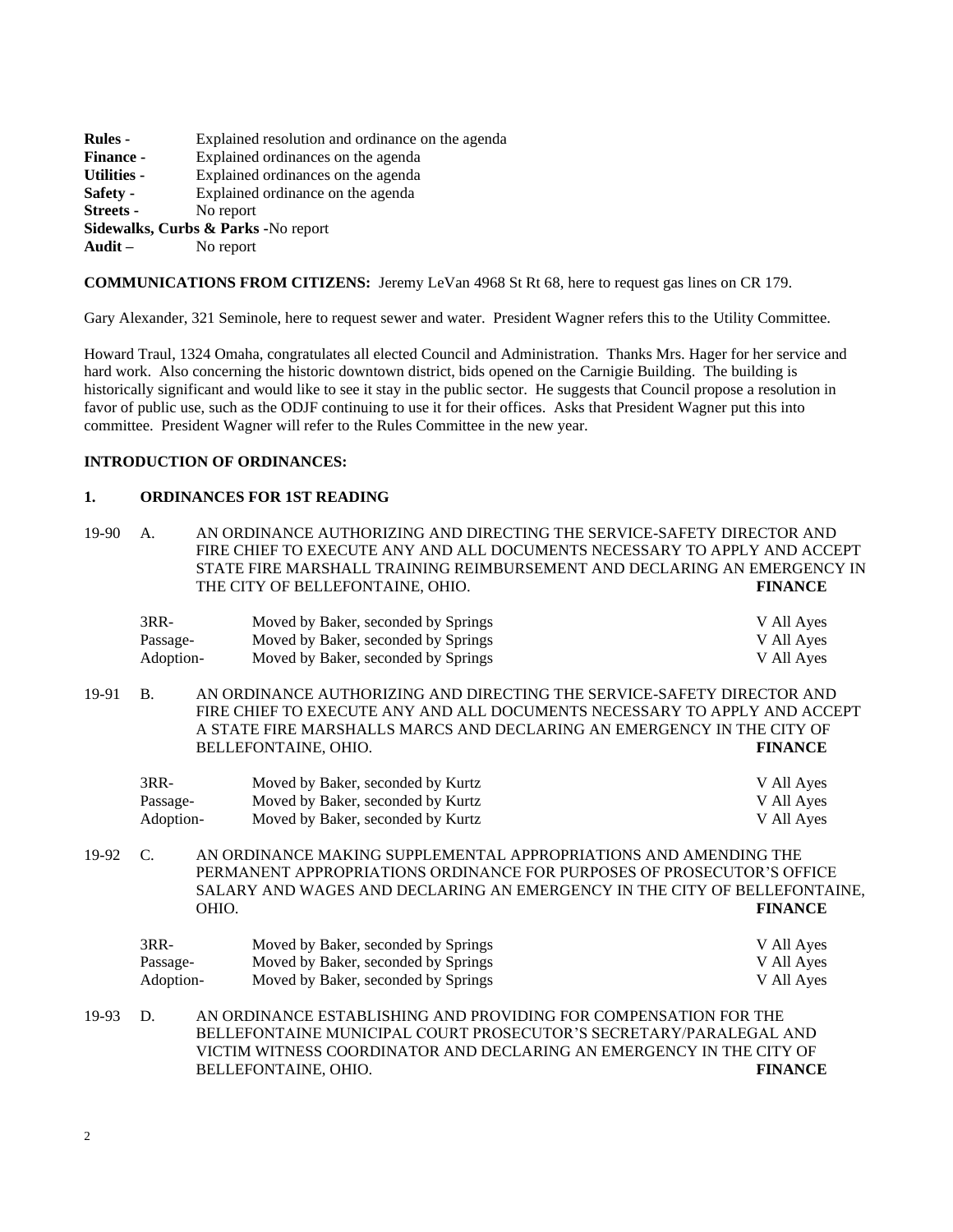|                        | $3RR-$                          |            | Moved by Baker, seconded by Kurtz                                                                                                                                                                                                                                                                                                                                                 | V All Ayes                             |
|------------------------|---------------------------------|------------|-----------------------------------------------------------------------------------------------------------------------------------------------------------------------------------------------------------------------------------------------------------------------------------------------------------------------------------------------------------------------------------|----------------------------------------|
|                        | Passage-                        |            | Moved by Baker, seconded by Kurtz                                                                                                                                                                                                                                                                                                                                                 | V All Ayes                             |
|                        | Adoption-                       |            | Moved by Baker, seconded by Kurtz                                                                                                                                                                                                                                                                                                                                                 | V All Ayes                             |
| R <sub>19</sub> -94 E. |                                 |            | A RESOLUTION BY THE COUNCIL OF THE CITY OF BELLEFONTAINE, OHIO, DECLARING<br>ITS INTENTION TO PROVIDE SERVICES TO CERTAIN TERRITORY TO BE ANNEXED TO THE<br>CITY OF BELLEFONTAINE, OHIO, CONTAINING 3.7330 ACRES AND 1.560 ACRES IN<br>JEFFERSON TOWNSHIP OF LOGAN COUNTY, OHIO AND SAID LAND OWNED BY KENT<br>ZIESSLER, ET AL LOCATED ON STATE ROUTE 540 ADJACENT TO THE CITY OF |                                        |
|                        |                                 |            | BELLEFONTAINE, OHIO.                                                                                                                                                                                                                                                                                                                                                              | <b>RULES</b>                           |
|                        | Adoption-                       |            | Moved by Hager, seconded by Hadley                                                                                                                                                                                                                                                                                                                                                | V All Ayes                             |
| 19-95                  | $F_{\cdot}$                     | SAID CITY. | AN ORDINANCE ESTABLISHING SECTION 1501.13 OF THE CODIFIED ORDINANCES OF<br>THE CITY OF BELLEFONTAINE, OHIO, REGARDING FEES FOR FIRE INSPECTIONS BY THE<br>CITY OF BELLEFONTAINE FIRE DEPARTMENT AND DECLARING AN EMERGENCY IN                                                                                                                                                     | <b>SAFETY</b>                          |
|                        | $3RR-$<br>Passage-<br>Adoption- |            | Moved by DeSomma, seconded by Hadley<br>Moved by DeSomma, seconded by Hadley<br>Moved by DeSomma, seconded by Hadley                                                                                                                                                                                                                                                              | V All Ayes<br>V All Ayes<br>V All Ayes |
|                        |                                 |            | Motion to waive the 48 Hour Notification Suspension Rule moved by Hager, seconded by Springs                                                                                                                                                                                                                                                                                      | V All Ayes                             |
|                        |                                 |            |                                                                                                                                                                                                                                                                                                                                                                                   |                                        |

19-97 H. AN ORDINANCE AUTHORIZING ANNEXATION OF CERTAIN TERRITORY/REAL ESTATE TO THE CITY OF BELLEFONTAINE, OHIO, OWNED BY THE STATE OF OHIO, LOCATED ON STATE ROUTE 540 ADJACENT TO OTHER PROPERTY BEING ANNEXED TO SAID CITY PURRSUANT TO OHIO REVISED CODE SECTION 709.16 AND DECLARING AN EMERGENCY IN SAID CITY. (540 RIGHT OF WAY ANNEXATION) **RULES** 3RR- Moved by Hager, seconded by Hadley V All Ayes Passage- Moved by Hager, seconded by Hadley V All Ayes Adoption-<br>
Moved by Hager, seconded by Hadley V All Ayes

#### **2. ORDINANCES FOR 2ND READING**

19-83 A. AN ORDINANCE MAKING SUPPLEMENTAL APROPRIATIONS AND AMENDING THE PERMANENT APPROPRIATIONS ORDINANCE FOR PURPOSES OF GENERAL FUND (FIRE), AND AMBULANCE AND DECLARING AN EMERGENCY IN THE CITY OF BELLEFONTAINE, OHIO. **FINANCE**

| 3RR-      | Moved by Baker, seconded by Springs | V All Ayes |
|-----------|-------------------------------------|------------|
| Passage-  | Moved by Baker, seconded by Springs | V All Ayes |
| Adoption- | Moved by Baker, seconded by Springs | V All Ayes |

19-86 B. AN ORDINANCE AUTHORIZING THE SERVICE-SAFETY DIRETOR TO ENTER INTO CONTRACT FOR CREDIT CARD PAYMENT PROCESSING SERVICES AND TO CHARGE A CONVENIENCE FEE FOR PROCESSING CREDIT CARD PAYMENTS TO THE CITY OF BELLEFONTAINE, OHIO AND DECLARING AN EMERGENCY IN SAID CITY. **FINANCE**

| 3RR-      | Moved by Baker, seconded by Kurtz | V All Ayes |
|-----------|-----------------------------------|------------|
| Passage-  | Moved by Baker, seconded by Kurtz | V All Ayes |
| Adoption- | Moved by Baker, seconded by Kurtz | V All Ayes |

19-87 C. AN ORDINANCE AMENDING SECTION 925.04(a) OF THE CODIFIED ORDINANCES OF THE CITY OF BELLEFONTAINE, OHIO, REGARDING BUILDING SEWERS AND CONNECTIONS,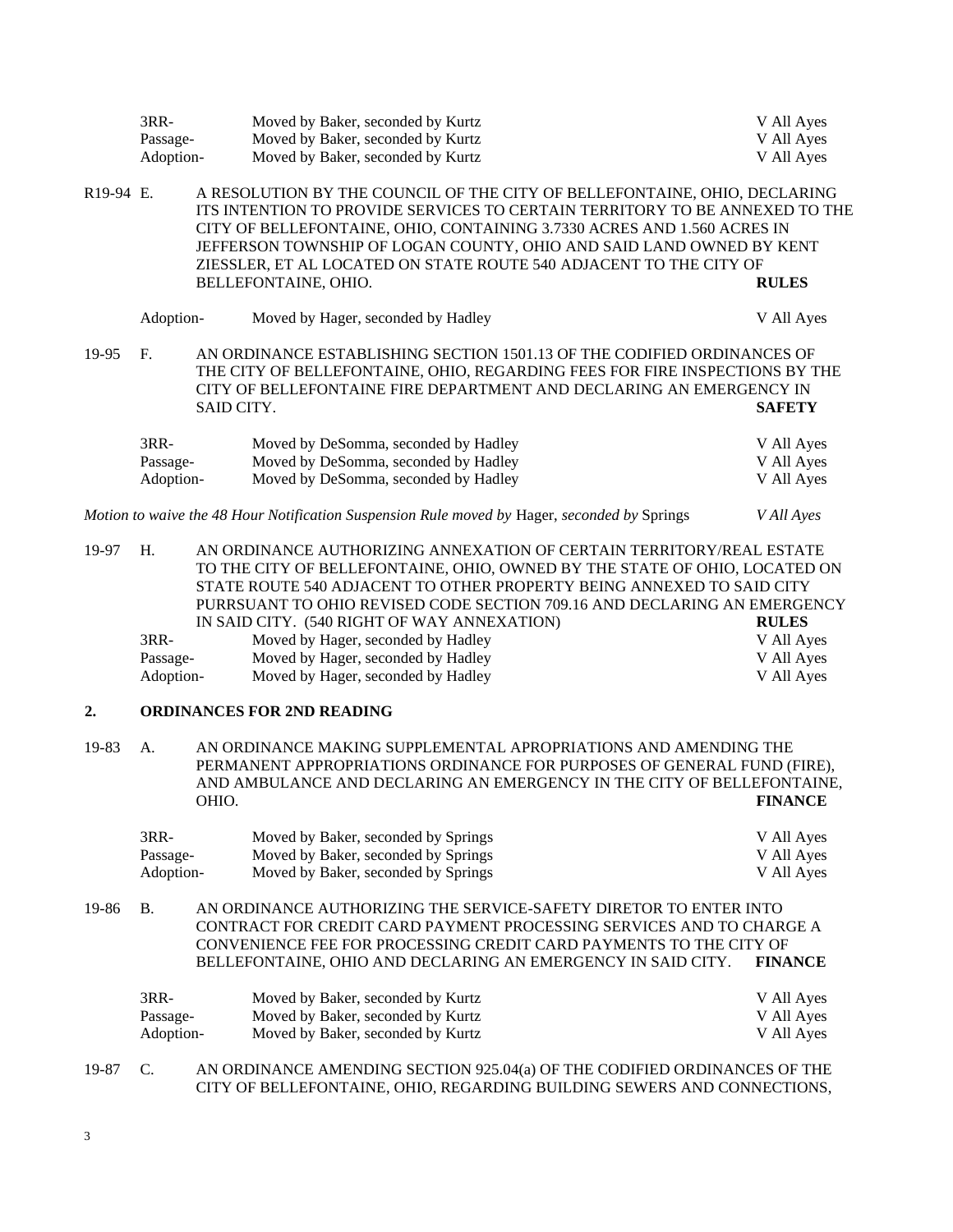|       |                                                                          |  | LICENSES AND FEES, AND DECLARING AN EMERGENCY IN SAID CITY.                                                                                          | <b>UTILITIES</b> |
|-------|--------------------------------------------------------------------------|--|------------------------------------------------------------------------------------------------------------------------------------------------------|------------------|
|       | 3RR-                                                                     |  | Moved by Springs, seconded by Kurtz                                                                                                                  | V All Ayes       |
|       | Passage-                                                                 |  | Moved by Springs, seconded by Kurtz                                                                                                                  | V All Ayes       |
|       | Adoption-                                                                |  | Moved by Springs, seconded by Kurtz                                                                                                                  | V All Ayes       |
|       |                                                                          |  |                                                                                                                                                      |                  |
| 19-88 | D.                                                                       |  | AN ORDINANCE AMENDING SECTION 921.06 OF THE CODIFIED ORDINANCES OF THE<br>CITY OF BELLEFONTAINE, OHIO, REGARDING UTILITY LATE CHARGES AND OTHER FEES |                  |
|       |                                                                          |  | AND DECLARING AN EMERGENCY IN SAID CITY.                                                                                                             | <b>UTILITIES</b> |
|       | 3RR-                                                                     |  | Moved by Springs, seconded by Kurtz                                                                                                                  | V All Ayes       |
|       | Passage-                                                                 |  | Moved by Springs, seconded by Kurtz                                                                                                                  | V All Ayes       |
|       | Adoption-                                                                |  | Moved by Springs, seconded by Kurtz                                                                                                                  | V All Ayes       |
|       |                                                                          |  |                                                                                                                                                      |                  |
| 19-89 | Ε.                                                                       |  | AN ORDINANCE AUTHORIZING THE SERVICE-SAFETY DIRECTOR AND/OR BELLEFONTAINE<br>MUNICIPAL COURT TO ACCEPT AN \$811 GRANT AWARD FROM WAL-MART AND        |                  |
|       |                                                                          |  | DECLARING AN EMERGENCY IN THE CITY OF BELLEFONTAINE, OHIO.                                                                                           | <b>FINANCE</b>   |
|       |                                                                          |  |                                                                                                                                                      |                  |
|       | 3RR-                                                                     |  | Moved by Baker, seconded by Springs                                                                                                                  | V All Ayes       |
|       | Passage-                                                                 |  | Moved by Baker, seconded by Springs                                                                                                                  | V All Ayes       |
|       | Adoption-                                                                |  | Moved by Baker, seconded by Springs                                                                                                                  | V All Ayes       |
|       |                                                                          |  |                                                                                                                                                      |                  |
| 3.    |                                                                          |  | <b>ORDINANCES FOR 3RD READING</b>                                                                                                                    |                  |
| 19-73 | A.                                                                       |  | AN ORDINANCE ESTABLISHING AND PROVIDING FOR COMPENSATION FOR CERTAIN                                                                                 |                  |
|       | HOURLY EMPLOYEES OF THE CITY OF BELLEFONTAINE AND DECLARING AN EMERGENCY |  |                                                                                                                                                      |                  |
|       |                                                                          |  | IN THE CITY OF BELLEFONTAINE, OHIO. (2020 SERVICE WORKERS PAY ORDINANCE)                                                                             |                  |
|       |                                                                          |  |                                                                                                                                                      | <b>FINANCE</b>   |
|       | Adoption-                                                                |  | Moved by Baker, seconded by Kurtz                                                                                                                    | V All Ayes       |
| 19-74 | <b>B.</b>                                                                |  | AN ORDINANCE ESTABLISHING AND PROVIDING FOR COMPENSATION FOR CERTAIN                                                                                 |                  |
|       |                                                                          |  | HOURLY EMPLOYEES OF THE CITY OF BELLEFONTAINE AND DECLARING AN EMERGENCY                                                                             |                  |
|       |                                                                          |  | IN THE CITY OF BELLEFONTAINE, OHIO. (2020 CLERICAL WORKERS PAY ORDINANCE)                                                                            |                  |
|       |                                                                          |  |                                                                                                                                                      | <b>FINANCE</b>   |
|       | Adoption-                                                                |  | Moved by Baker, seconded by Springs                                                                                                                  | V All Ayes       |
|       |                                                                          |  |                                                                                                                                                      |                  |
| 19-75 | C.                                                                       |  | AN ORDINANCE ESTABLISHING AND PROVIDING FOR COMPENSATION FOR CERTAIN                                                                                 |                  |
|       |                                                                          |  | HOURLY EMPLOYEES OF THE CITY OF BELLEFONTAINE AND DECLARING AN EMERGENCY                                                                             |                  |
|       |                                                                          |  | IN THE CITY OF BELLEFONTAINE, OHIO. (2020 SUPERVISORY WAGE ORDINANCE)                                                                                |                  |
|       |                                                                          |  |                                                                                                                                                      | <b>FINANCE</b>   |
|       | Adoption-                                                                |  | Moved by Baker, seconded by Kurtz                                                                                                                    | V All Ayes       |
|       |                                                                          |  |                                                                                                                                                      |                  |
| 19-76 | D.                                                                       |  | AN ORDINANCE ESTABLISHING AND PROVIDING FOR COMPENSATION FOR THE MAYOR,                                                                              |                  |
|       |                                                                          |  | PRESIDENT OF COUNCIL, COUNCIL MEMBERS, CLERK OF COUNCIL, LAW DIRECTOR,                                                                               |                  |
|       |                                                                          |  | TREASURER AND AUDITOR AND DECLARING AN EMERGENCY IN THE CITY OF                                                                                      |                  |
|       |                                                                          |  | BELLEFONTAINE, OHIO.                                                                                                                                 | <b>FINANCE</b>   |
|       |                                                                          |  |                                                                                                                                                      |                  |
|       | Adoption-                                                                |  | Moved by Baker, seconded by Springs                                                                                                                  | V All Ayes       |
|       |                                                                          |  |                                                                                                                                                      |                  |
| 19-77 | E.                                                                       |  | AN ORDINANCE ESTABLISHING AND PROVIDING FOR COMPENSATION OF THE                                                                                      |                  |
|       |                                                                          |  | BELLEFONTAINE MUNICIPAL COURT JUDGE FOR 2020 AND DECLARING AN EMERGENCY                                                                              |                  |
|       |                                                                          |  | IN THE CITY OF BELLEFONTAINE, OHIO.                                                                                                                  | <b>FINANCE</b>   |
|       |                                                                          |  |                                                                                                                                                      |                  |
|       | Adoption-                                                                |  | Moved by Baker, seconded by Kurtz                                                                                                                    | V All Ayes       |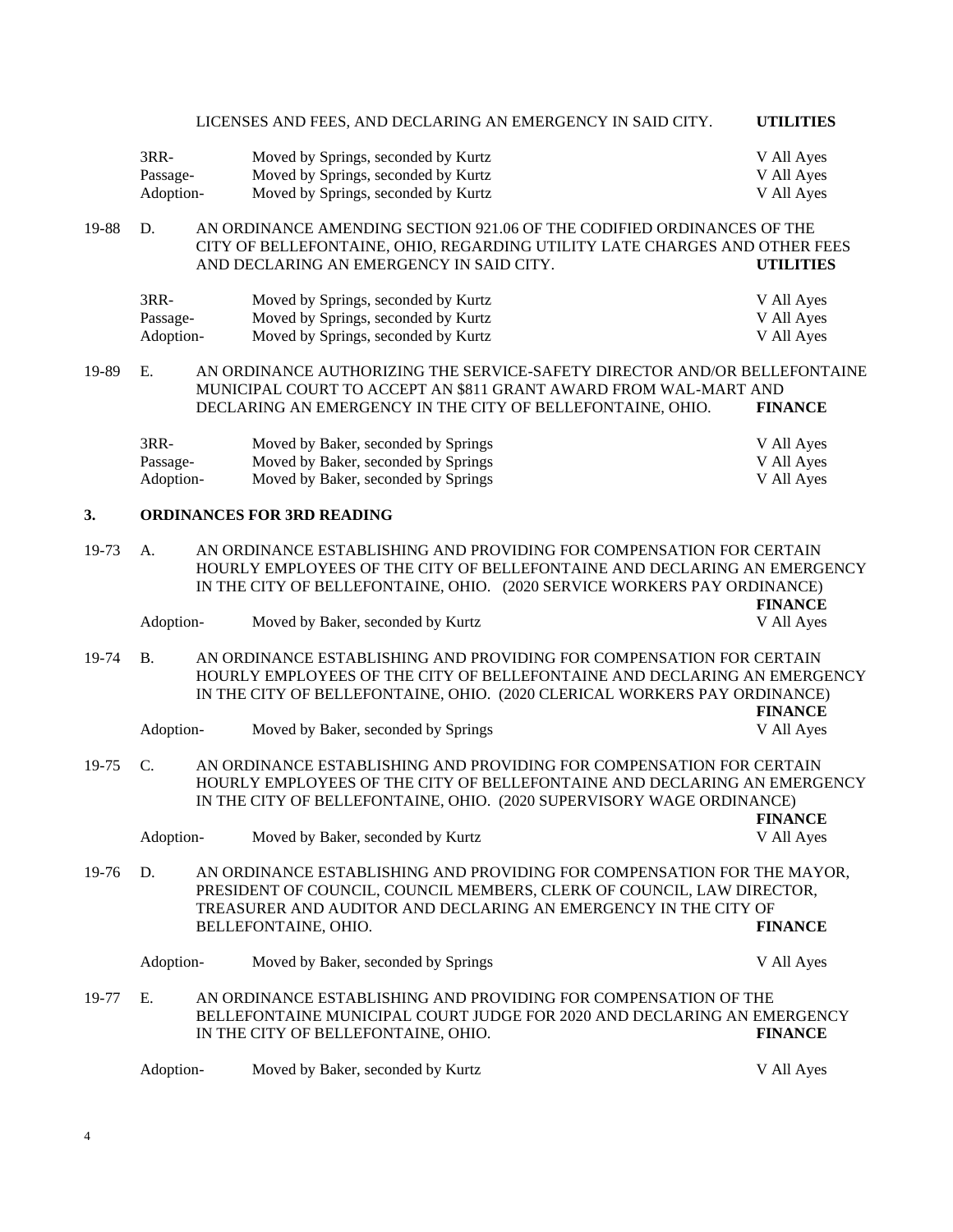| 19-78 | $F_{\cdot}$<br>AN ORDINANCE MAKING TEMPORARY APPROPRIATIONS FOR CURRENT EXPENSES AND<br>OTHER EXPENDITURES DURING THE FISCAL YEAR BEGINNING JANUARY 1, 2020 AND<br>ENDING DECEMBER 31, 2020 AND DECLARING AN EMERGENCY IN THE CITY OF<br>BELLEFONTAINE, OHIO.<br><b>FINANCE</b> |  |                                                                                                                                                                                                                                                                                                                             |                  |
|-------|---------------------------------------------------------------------------------------------------------------------------------------------------------------------------------------------------------------------------------------------------------------------------------|--|-----------------------------------------------------------------------------------------------------------------------------------------------------------------------------------------------------------------------------------------------------------------------------------------------------------------------------|------------------|
|       | Adoption-                                                                                                                                                                                                                                                                       |  | Moved by Baker, seconded by Springs                                                                                                                                                                                                                                                                                         | V All Ayes       |
| 19-79 | G.                                                                                                                                                                                                                                                                              |  | AN ORDINANCE AUTHORIZING THE PURCHASE OF MISCELLANEOUS SUPPLIES,<br>EQUIPMENT AND SERVICES FOR USE IN 2020, AND DECLARING AN EMERGENCY IN<br>THE CITY OF BELLEFONTAINE, OHIO.                                                                                                                                               | <b>FINANCE</b>   |
|       | Adoption-                                                                                                                                                                                                                                                                       |  | Moved by Baker, seconded by Kurtz                                                                                                                                                                                                                                                                                           | V All Ayes       |
| 19-80 | H.                                                                                                                                                                                                                                                                              |  | AN ORDINANCE AUTHORIZING THE EXTENSION OF WATER UTILITY SERVICE OUTSIDE<br>THE CORPORATION LINE OF THE CITY OF BELLEFONTAINE TO THAT CERTAIN PROPERTY<br>LOCATED AT 1258 TWP RD 185, LAKE TOWNSHIP, LOGAN COUNTY, OHIO, AND DECLARING<br>AN EMERGENCY IN THE CITY OF BELLEFONTAINE, OHIO.                                   | <b>UTILITIES</b> |
|       | Adoption-                                                                                                                                                                                                                                                                       |  | Moved by Springs, seconded by Kurtz                                                                                                                                                                                                                                                                                         | V All Ayes       |
| 19-81 | $\mathbf{I}$ .                                                                                                                                                                                                                                                                  |  | AN ORDINANCE AUTHORIZING THE EXTENSION OF WATER UTILITY SERVICE OUTSIDE<br>THE CORPORATION LINE OF THE CITY OF BELLEFONTAINE TO THAT CERTAIN PROPERTY<br>OWNED BY CALEB AND KAREN WILSON AND LOCATED AT TWP RD 185, LAKE TOWNSHIP,<br>LOGAN COUNTY, OHIO, AND DECLARING AN EMERGENCY IN THE CITY OF<br>BELLEFONTAINE, OHIO. | <b>UTILITIES</b> |
|       | Adoption-                                                                                                                                                                                                                                                                       |  | Moved by Springs seconded by Kurtz                                                                                                                                                                                                                                                                                          | V All Ayes       |
| 19-82 | J <sub>r</sub>                                                                                                                                                                                                                                                                  |  | AN ORDINANCE AMENDING VARIOUS PROVISIONS OF CHAPTER 925 SEWERS OF THE<br>CODIFIED ORDINANCES OF THE CITY OF BELLEFONTAINE, OHIO, IN ACCORDANCE WITH<br>EPA REGULATIONS AND DECLARING AN EMERGENCY IN SAID CITY.                                                                                                             | <b>UTILITIES</b> |
|       | Adoption-                                                                                                                                                                                                                                                                       |  | Moved by Springs, seconded by Kurtz                                                                                                                                                                                                                                                                                         | V All Ayes       |

**COMMUNICATIONS FROM CLERK:** Read an invite for a Christmas Luncheon for all city employees on Friday, December 20, 2019. Email Heather Feasel at [hfeasel@ci.bellefontaine.oh.us](mailto:hfeasel@ci.bellefontaine.oh.us) with what you plan to bring. Also well wishes for Mrs. Hager on her retirement.

**COMMUNICATIONS FROM COUNCIL:** President Wagner presents Mrs. Hager with roses from the Republican Committee and with a plaque, from Council and Administration, for her 14 years of service to the city.

| Motion to re-open the legislative session moved by Baker, seconded by DeSomma               | V All Ayes |
|---------------------------------------------------------------------------------------------|------------|
| Motion to waive the 48 Hour Notification Suspension Rule moved by Baker, seconded by Hadley | V All Ayes |

R19-96 I. A RESOLUTION OF APPRECIATION TO DIANE HAGER,  $2^{ND}$  WARD BELLEFONTAINE CITY COUNCIL REPRESENTATIVE, FOR HER MANY YEARS OF DUTIFUL SERVIC AND ENDURING COMMITMENT TO THE CITY OF BELLEFONTAINE, OHIO.

BE IT RESOLVED BY THE COUNCIL OF THE CITY OF BELLEFONTAINE, OHIO:

WHEREAS, Diane Hager was elected as the 2<sup>nd</sup> Ward City Council Representative in November 2005 and

began her tenure as the 2nd Ward City Council Representative in January 2006; and

WHEREAS, is the longest active serving member of the current Bellefontaine City Council; and